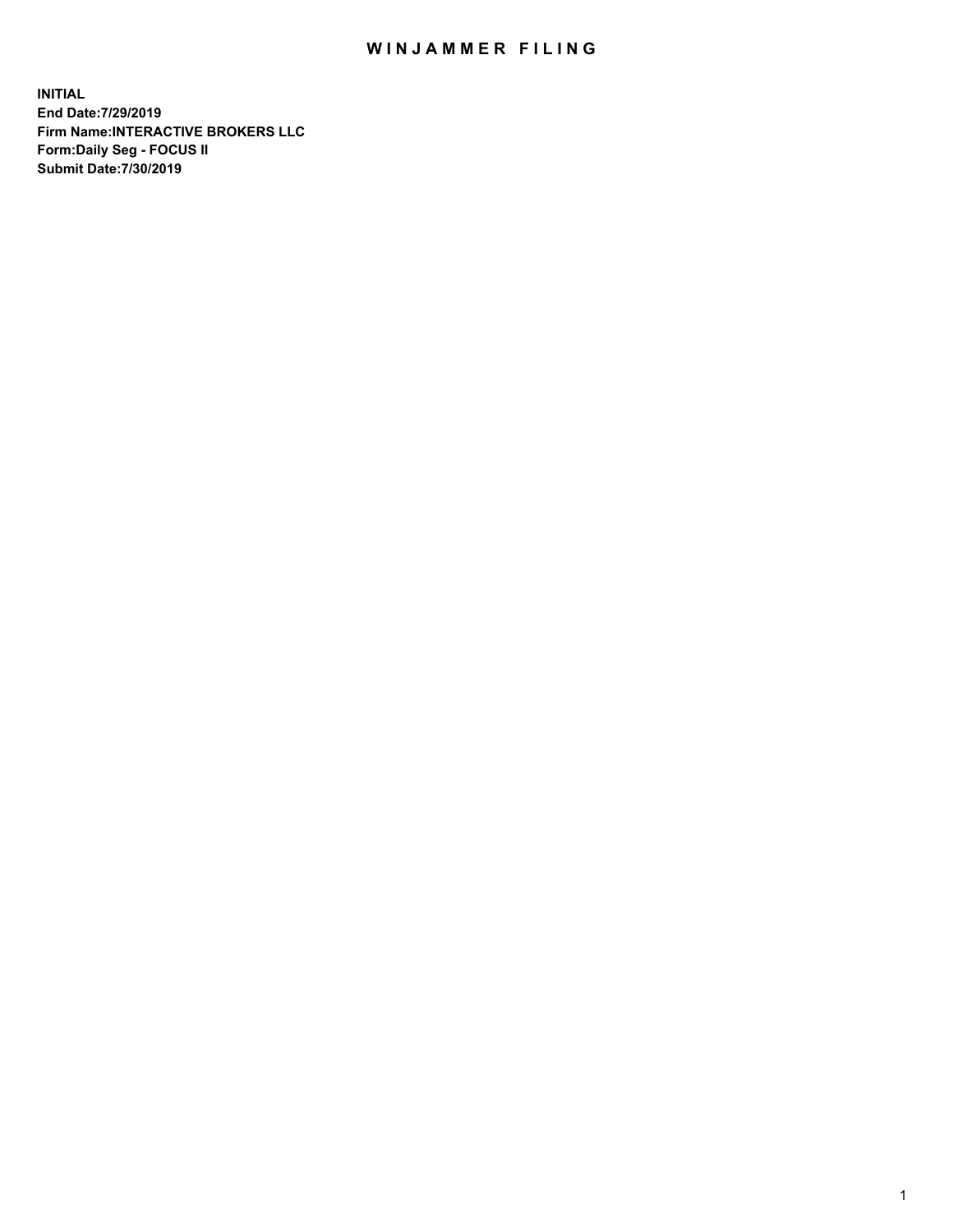**INITIAL End Date:7/29/2019 Firm Name:INTERACTIVE BROKERS LLC Form:Daily Seg - FOCUS II Submit Date:7/30/2019 Daily Segregation - Cover Page**

| Name of Company                                                                                                                                                                                                                                                                                                                | <b>INTERACTIVE BROKERS LLC</b>                                                                  |
|--------------------------------------------------------------------------------------------------------------------------------------------------------------------------------------------------------------------------------------------------------------------------------------------------------------------------------|-------------------------------------------------------------------------------------------------|
| <b>Contact Name</b>                                                                                                                                                                                                                                                                                                            | <b>James Menicucci</b>                                                                          |
| <b>Contact Phone Number</b>                                                                                                                                                                                                                                                                                                    | 203-618-8085                                                                                    |
| <b>Contact Email Address</b>                                                                                                                                                                                                                                                                                                   | jmenicucci@interactivebrokers.c<br>om                                                           |
| FCM's Customer Segregated Funds Residual Interest Target (choose one):<br>a. Minimum dollar amount: ; or<br>b. Minimum percentage of customer segregated funds required:% ; or<br>c. Dollar amount range between: and; or<br>d. Percentage range of customer segregated funds required between: % and %.                       | $\overline{\mathbf{0}}$<br>$\overline{\mathbf{0}}$<br>155,000,000 245,000,000<br>0 <sub>0</sub> |
| FCM's Customer Secured Amount Funds Residual Interest Target (choose one):<br>a. Minimum dollar amount: ; or<br>b. Minimum percentage of customer secured funds required:%; or<br>c. Dollar amount range between: and; or<br>d. Percentage range of customer secured funds required between:% and%.                            | <u>0</u><br>$\overline{\mathbf{0}}$<br>80,000,000 120,000,000<br>0 <sub>0</sub>                 |
| FCM's Cleared Swaps Customer Collateral Residual Interest Target (choose one):<br>a. Minimum dollar amount: ; or<br>b. Minimum percentage of cleared swaps customer collateral required:% ; or<br>c. Dollar amount range between: and; or<br>d. Percentage range of cleared swaps customer collateral required between:% and%. | $\overline{\mathbf{0}}$<br>$\underline{\mathbf{0}}$<br>0 <sub>0</sub><br>0 <sub>0</sub>         |

Attach supporting documents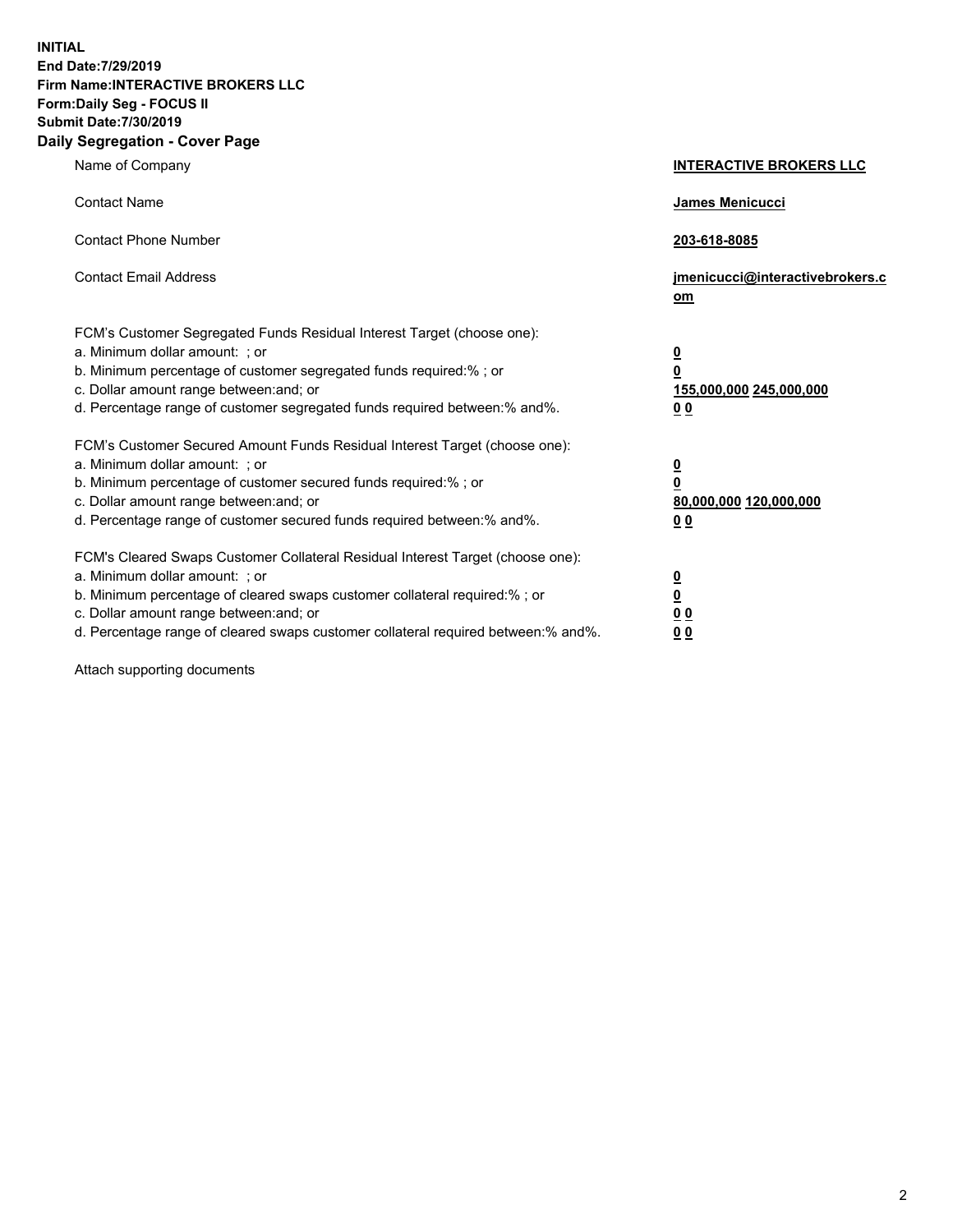## **INITIAL End Date:7/29/2019 Firm Name:INTERACTIVE BROKERS LLC Form:Daily Seg - FOCUS II Submit Date:7/30/2019 Daily Segregation - Secured Amounts**

|                | Daily Ocglegation - Occuled Aniounts                                                                       |                                                      |
|----------------|------------------------------------------------------------------------------------------------------------|------------------------------------------------------|
|                | Foreign Futures and Foreign Options Secured Amounts                                                        |                                                      |
|                | Amount required to be set aside pursuant to law, rule or regulation of a foreign                           | $0$ [7305]                                           |
|                | government or a rule of a self-regulatory organization authorized thereunder                               |                                                      |
| $\mathbf{1}$ . | Net ledger balance - Foreign Futures and Foreign Option Trading - All Customers                            |                                                      |
|                | A. Cash                                                                                                    | 468,855,612 [7315]                                   |
|                | B. Securities (at market)                                                                                  | $0$ [7317]                                           |
| 2.             | Net unrealized profit (loss) in open futures contracts traded on a foreign board of trade                  | 17,445,243 [7325]                                    |
| 3.             | Exchange traded options                                                                                    |                                                      |
|                | a. Market value of open option contracts purchased on a foreign board of trade                             | 69,270 [7335]                                        |
|                | b. Market value of open contracts granted (sold) on a foreign board of trade                               | -24,490 [7337]                                       |
| 4.             | Net equity (deficit) (add lines 1. 2. and 3.)                                                              | 486, 345, 635 [7345]                                 |
| 5.             | Account liquidating to a deficit and account with a debit balances - gross amount                          | <b>25,429</b> [7351]                                 |
|                | Less: amount offset by customer owned securities                                                           | 0 [7352] 25,429 [7354]                               |
| 6.             | Amount required to be set aside as the secured amount - Net Liquidating Equity                             | 486,371,064 [7355]                                   |
|                | Method (add lines 4 and 5)                                                                                 |                                                      |
| 7.             | Greater of amount required to be set aside pursuant to foreign jurisdiction (above) or line                | 486,371,064 [7360]                                   |
|                | 6.                                                                                                         |                                                      |
|                | FUNDS DEPOSITED IN SEPARATE REGULATION 30.7 ACCOUNTS                                                       |                                                      |
| 1.             | Cash in banks                                                                                              |                                                      |
|                | A. Banks located in the United States                                                                      | 112,656,971 [7500]                                   |
|                | B. Other banks qualified under Regulation 30.7                                                             | 0 [7520] 112,656,971 [7530]                          |
| 2.             | Securities                                                                                                 |                                                      |
|                | A. In safekeeping with banks located in the United States                                                  | 413,939,878 [7540]                                   |
|                | B. In safekeeping with other banks qualified under Regulation 30.7                                         | 0 [7560] 413,939,878 [7570]                          |
| 3.             | Equities with registered futures commission merchants                                                      |                                                      |
|                | A. Cash                                                                                                    | $0$ [7580]                                           |
|                | <b>B.</b> Securities                                                                                       | $0$ [7590]                                           |
|                | C. Unrealized gain (loss) on open futures contracts                                                        | $0$ [7600]                                           |
|                | D. Value of long option contracts                                                                          | $0$ [7610]                                           |
|                | E. Value of short option contracts                                                                         | 0 [7615] 0 [7620]                                    |
| 4.             | Amounts held by clearing organizations of foreign boards of trade                                          |                                                      |
|                | A. Cash                                                                                                    | $0$ [7640]                                           |
|                | <b>B.</b> Securities                                                                                       | $0$ [7650]                                           |
|                | C. Amount due to (from) clearing organization - daily variation                                            | $0$ [7660]                                           |
|                | D. Value of long option contracts                                                                          | $0$ [7670]                                           |
|                | E. Value of short option contracts                                                                         | 0 [7675] 0 [7680]                                    |
| 5.             | Amounts held by members of foreign boards of trade                                                         |                                                      |
|                | A. Cash                                                                                                    | 70,873,290 [7700]                                    |
|                | <b>B.</b> Securities                                                                                       | $0$ [7710]                                           |
|                | C. Unrealized gain (loss) on open futures contracts                                                        | 10,294,748 [7720]                                    |
|                | D. Value of long option contracts                                                                          | 69,270 [7730]                                        |
|                | E. Value of short option contracts                                                                         | <mark>-24,490</mark> [7735] <u>81,212,818</u> [7740] |
| 6.             | Amounts with other depositories designated by a foreign board of trade                                     | 0 [7760]                                             |
| 7.             | Segregated funds on hand                                                                                   | $0$ [7765]                                           |
| 8.             | Total funds in separate section 30.7 accounts                                                              | 607,809,667 [7770]                                   |
| 9.             | Excess (deficiency) Set Aside for Secured Amount (subtract line 7 Secured Statement<br>Page 1 from Line 8) | 121,438,603 [7380]                                   |
| 10.            | Management Target Amount for Excess funds in separate section 30.7 accounts                                | 80,000,000 [7780]                                    |
| 11.            | Excess (deficiency) funds in separate 30.7 accounts over (under) Management Target                         | 41,438,603 [7785]                                    |
|                |                                                                                                            |                                                      |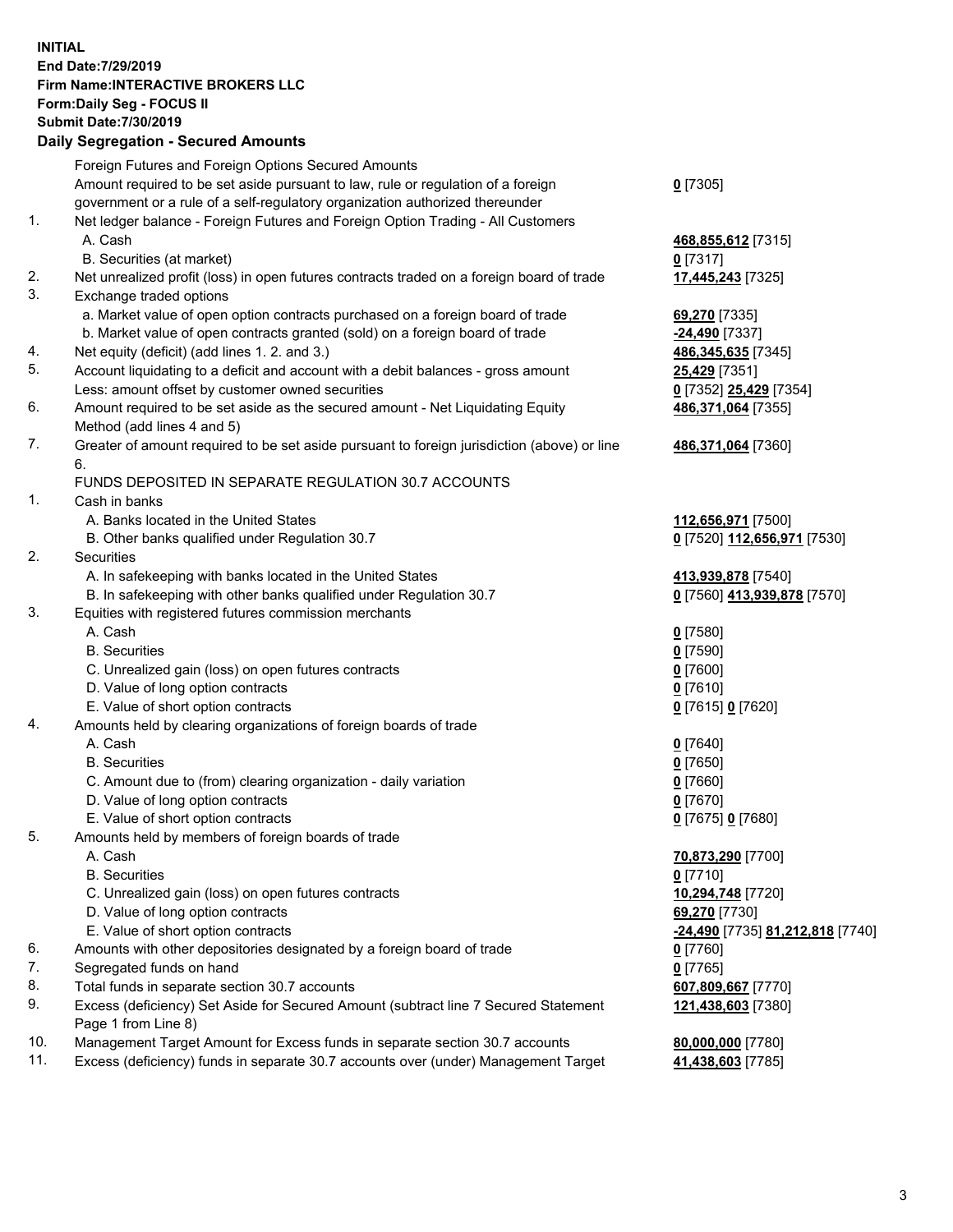**INITIAL End Date:7/29/2019 Firm Name:INTERACTIVE BROKERS LLC Form:Daily Seg - FOCUS II Submit Date:7/30/2019 Daily Segregation - Segregation Statement** SEGREGATION REQUIREMENTS(Section 4d(2) of the CEAct) 1. Net ledger balance A. Cash **4,020,126,356** [7010] B. Securities (at market) **0** [7020] 2. Net unrealized profit (loss) in open futures contracts traded on a contract market **-60,692,805** [7030] 3. Exchange traded options A. Add market value of open option contracts purchased on a contract market **181,664,260** [7032] B. Deduct market value of open option contracts granted (sold) on a contract market **-218,495,095** [7033] 4. Net equity (deficit) (add lines 1, 2 and 3) **3,922,602,716** [7040] 5. Accounts liquidating to a deficit and accounts with debit balances - gross amount **1,230,137** [7045] Less: amount offset by customer securities **0** [7047] **1,230,137** [7050] 6. Amount required to be segregated (add lines 4 and 5) **3,923,832,853** [7060] FUNDS IN SEGREGATED ACCOUNTS 7. Deposited in segregated funds bank accounts A. Cash **818,408,792** [7070] B. Securities representing investments of customers' funds (at market) **2,098,801,140** [7080] C. Securities held for particular customers or option customers in lieu of cash (at market) **0** [7090] 8. Margins on deposit with derivatives clearing organizations of contract markets A. Cash **5,910,278** [7100] B. Securities representing investments of customers' funds (at market) **1,241,857,781** [7110] C. Securities held for particular customers or option customers in lieu of cash (at market) **0** [7120] 9. Net settlement from (to) derivatives clearing organizations of contract markets **-2,892,028** [7130] 10. Exchange traded options A. Value of open long option contracts **181,588,913** [7132] B. Value of open short option contracts **-218,469,828** [7133] 11. Net equities with other FCMs A. Net liquidating equity **0** [7140] B. Securities representing investments of customers' funds (at market) **0** [7160] C. Securities held for particular customers or option customers in lieu of cash (at market) **0** [7170] 12. Segregated funds on hand **0** [7150] 13. Total amount in segregation (add lines 7 through 12) **4,125,205,048** [7180] 14. Excess (deficiency) funds in segregation (subtract line 6 from line 13) **201,372,195** [7190] 15. Management Target Amount for Excess funds in segregation **155,000,000** [7194]

16. Excess (deficiency) funds in segregation over (under) Management Target Amount Excess

**46,372,195** [7198]